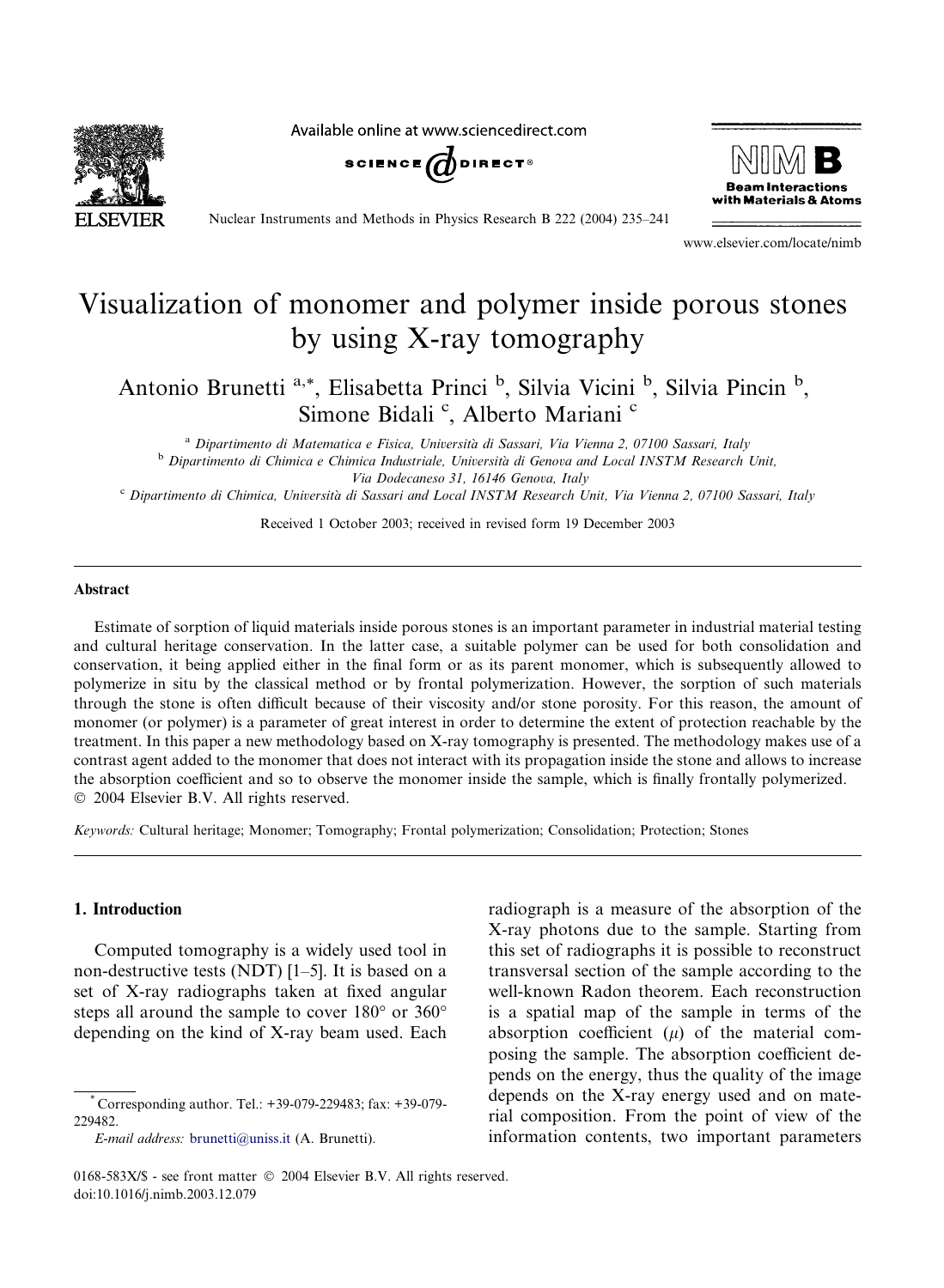of the reconstructed image can be evidenced: the spatial resolution of the system and the minimum observable variation of the absorption coefficient. Thus, a structure inside the sample will be visible only if its size is greater than the maximum spatial resolution and if its absorption, with respect to the neighboring zones, is greater than the minimum observable absorption difference. Only the first of these two parameters, the spatial resolution, is easily changeable. In fact, it is possible to obtain a magnification of the spatial resolution by using a fan beam scanning or making the beam thinner in parallel scan. In the case of poor resolution, in the sense of attenuation, it is not so simple to find a solution. Two ways can be followed: changing the kind of tomography, i.e. using fluorescence or scattering tomographies, or adding a contrast agent to the sample. The first option requires a strong modification of the setup and sometimes it is not possible. Moreover, the scan time increases by several orders of magnitude. The second option, adding a contrast agent, is normally used in medical measurements. It is based on the addition of a material which modifies the total absorption coefficient in those regions where it is present.

The subject of the present paper is a new application of this technique to a tomographic NDT test, namely aimed to the estimation of the extent of monomer sorption inside porous stones. The reason for such a work raises from the fact that polymeric materials are commonly used in stone consolidation and protection. However, polymers are large macromolecules having size of hundreds of Å. This feature and the high viscosity that they impart to their solutions often result in a poor penetration, especially in the case of stones characterized by small diameter pores. In order to overcome this drawback, we have recently proposed an alternative method which consists of soaking stones with the parent monomer and its subsequent in situ polymerization. The smaller dimensions and lower viscosity of monomeric compounds allow for an enhanced sorption inside the sample. We have suggested two alternative ways of polymerization inside stones. The first is the classical one in which the stone is warmed for a prolonged period in an oven [6]. The second is the frontal polymerization (FP) technique which is that used in the present work [7]. FP exploits the heat production due to the exothermicity of the reaction itself and its dispersion by thermal conduction. If the amount of dissipated heat is not too large, a sufficient amount of energy able to induce the polymerization of the monomer close to the hot zone is provided. The result is the formation of a hot polymerization front capable of self-sustaining and propagating through the reactor [8–12]. It is evident that for FP to occur through a stone sample, monomer must have filled its pores and they must be in contact each other to permit the hot front to propagate, thus obtaining polymer. For this reason, and in order to predict the possible efficiency of the consolidation treatment, it is mandatory to know in which extent monomer is able to fill stone pores and if the final FP allows for an optimal polymer dispersion inside the material.

Until now, monomer sorption has been studied only by NMR imaging [13–15]. However, it should be interesting to use X-ray tomography in order to extend the information about the monomer propagation inside porous materials.

From the point of view of X-ray tomography, observing the presence of the monomer requires a change of the absorption coefficient. This situation is verified because the monomer going inside the sample takes the place of the air. Unfortunately, common monomers are generally composed only by light elements such as H, C and N. Moreover, the energy of the beam must be high enough to pass the stone part of the sample. Thus, the variation induced on the absorption coefficient is too low to be observed. The solution to this problem might be the addition of a contrast agent to the monomer. The agent should be able to percolate inside the sample together with the monomer and should have a poor interaction with it. The chemical aspects of the present work, related to the FP inside stones, will be published elsewhere. Here, we are interested only to the estimation of the extent of monomer sorption and to that of final polymer content. The method used will be discussed in the next section.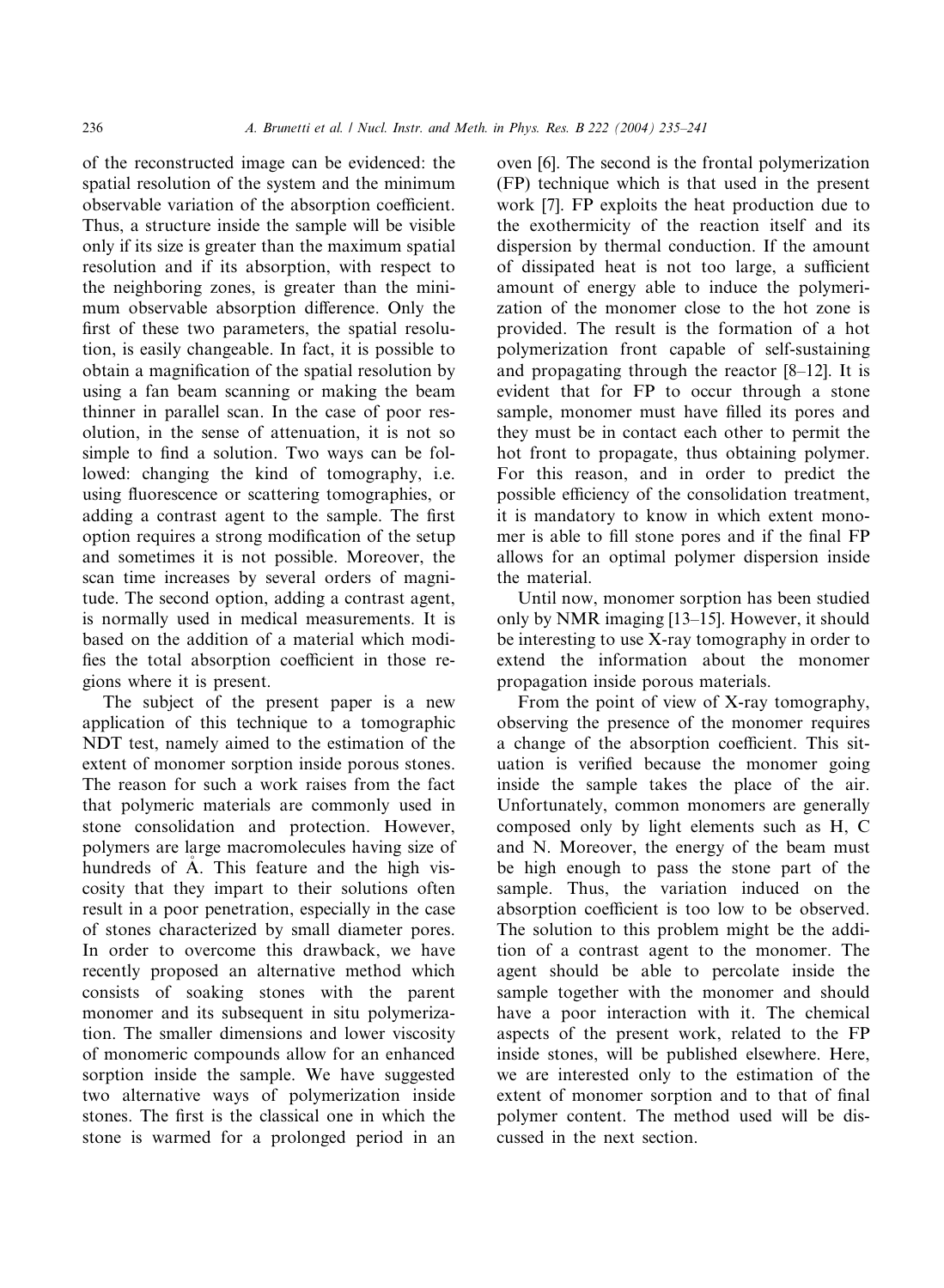## 2. Methods

A schematic of the experimental setup for tomographic measurement is shown in Fig. 1. The sample is rotated from  $0$  to  $180^{\circ}$  at uniform angular steps. At each angular position an image (radiograph) of the sample is acquired. The intensity recorded at each point of the image is proportional to the number and energy of photons passed across the sample without interaction. The number of photon after the sample is expressed by

$$
I(E) = I_0(E) e^{-\int_d \mu(E, x) dx}, \qquad (1)
$$

where  $I$  is the detected intensity,  $I_0$  is the beam intensity outsourcing the X-ray tube,  $\mu(E, x)$  is the linear absorption coefficient, dx is the attenuation path length followed by the X-ray beam.

Reconstruction of the absorption map requires inverting the Radon Transform. There are several ways to do this operation; we use the widely applied backprojection algorithm. The reconstructed image in our case should report the differences in the  $\mu$  values between the stone and the monomer filled regions. However, the acquisition system can introduce artifacts on the reconstructed image due to the spatial non-homogeneity of the X-ray beam, to its polychromaticy (multi-energies) and finally to the non-uniform response of the CCD detector used together with an image intensifier as X-ray detector. Thus, a set of correction procedures must be applied. The first and the third problems can be solved by using a flat field illumination. This is an exposition of the CCD detector to the X-ray beam without the sample. In this way, spatial non-uniformity and variation of sensitivity of the CCD camera can be detected. A set of flat field images must be acquired and summed into one final image. In this way the signal to noise ratio is improved. After the sum of the images, the mean value of the final image is determined and every pixel of this image is divided by the mean value in order to normalize the image. After this step the correction image is ready and any reconstructed image will be corrected according to the following procedure:

$$
L_{\text{corr}}(x, y) = \frac{L(x, y)}{L_{\text{Flat}}(x, y)},
$$
\n(2)

where  $L_{\text{corr}}$  is the intensity of the pixel  $(x, y)$  of the corrected image, L is the intensity of the pixel  $(x, y)$ of the uncorrected image,  $L_{Flat}$  is the correction values matrix.

The second problem, the polychromaticy of the beam, could be completely solved by using a monochromatic (monoenergetic) beam. Unfortunately, this approach cannot be used because making a beam monochromatic strongly decreases the number of photons. This results in circular artifacts on the reconstructed image.

An approximate correction for this problem is to apply a post-acquisition correction following the approach described by Mark Rivers [16]. This approach can solve also the non-uniform sensitivity of the pixels. The procedure is the following:



Fig. 1. Schematization of a tomographic measurement.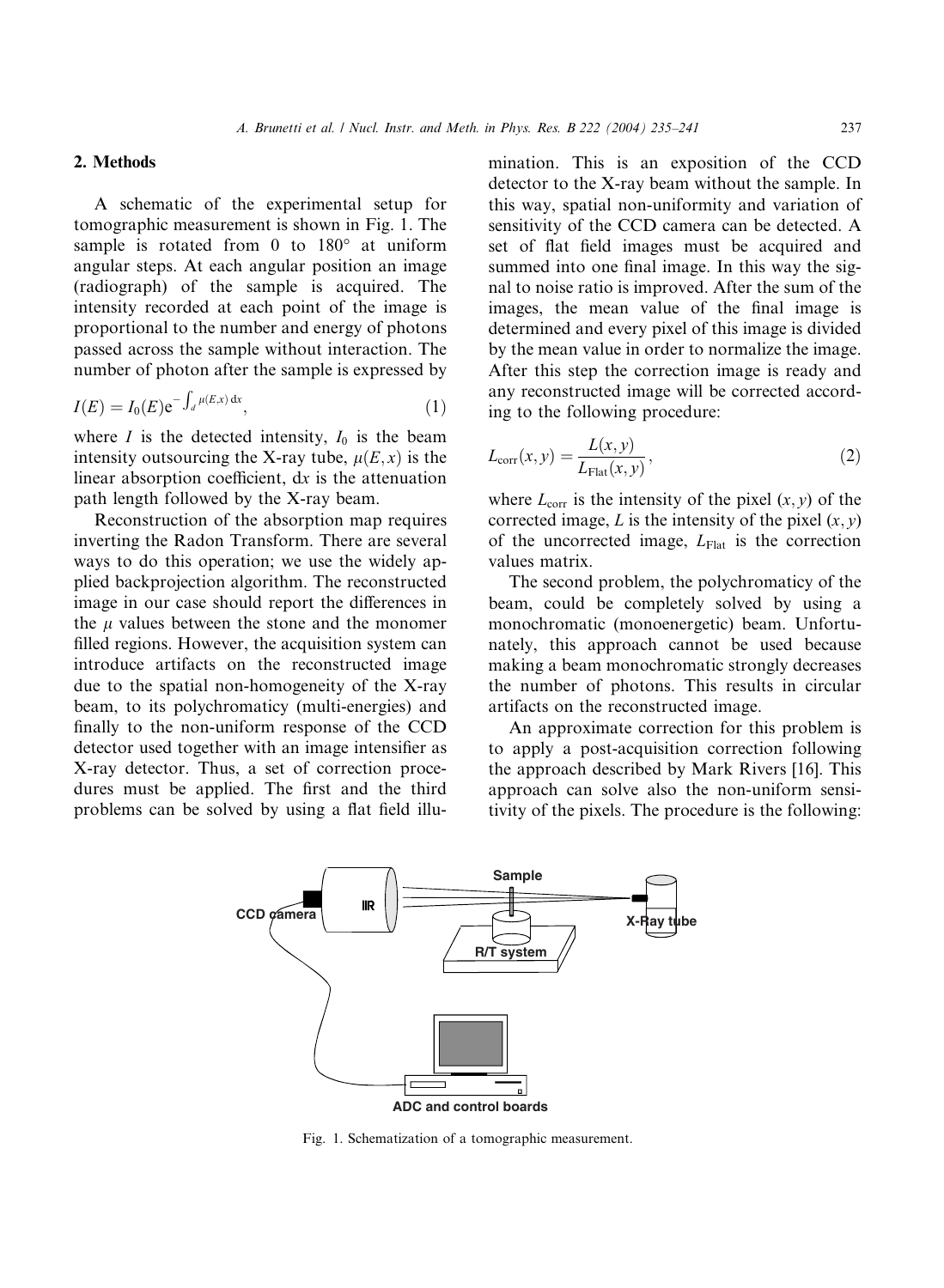- (a) The set of projections, called sinogram, are summed pixel by pixel. This sum will form a linear array of the same length of a projection. After this operation, the patterns due to the non-uniform response of the pixels will remain inside the array. This because these patterns are always at the same position in each projection and so they are summed. Therefore their effect will be enhanced. On the contrary the noise supposed to have zero-mean will be cancelled.
- (b) A low-pass filter is applied to the array obtained from the step (a). The low-pass filtering will cancel the patterns leaving a smoothed sum of all the projections. The low-pass filter can be as simple as the sum of three pixel:

$$
A(i) = \sum_{i=2}^{N-1} [A(i-1) + A(i) + A(i+1)]/3, \qquad (3)
$$

where  $A(i)$  indicates the *i*th pixel of the array.

(c) The low-pass filtered array (step (b)) is subtracted from the array obtained after step (a). In this way only the patterns will remain in the array. Let us call it correction array.

As a result of these operations, in the correction array the noise will be canceled and the fixed pattern exalted. Thus, the subtracted array can be subtracted from each projection. We have introduced some changes in this approach. Firstly, we normalize every projections in the sinogram for changes of intensity along the measurement. This can be done by calculation of the total number of photons in each projection that must be constant and then using this number as correction factor. Secondly, the steps (a)–(c) are performed iteratively, several times. The last step is important, in our opinion, because the values in the corrections array would not represent the true correction va-



Fig. 2. Contrast effect of filling material on the reconstruction: (a) reconstruction of the sample without any filling material; (b) sample filled by water; (c) sample filled by monomer.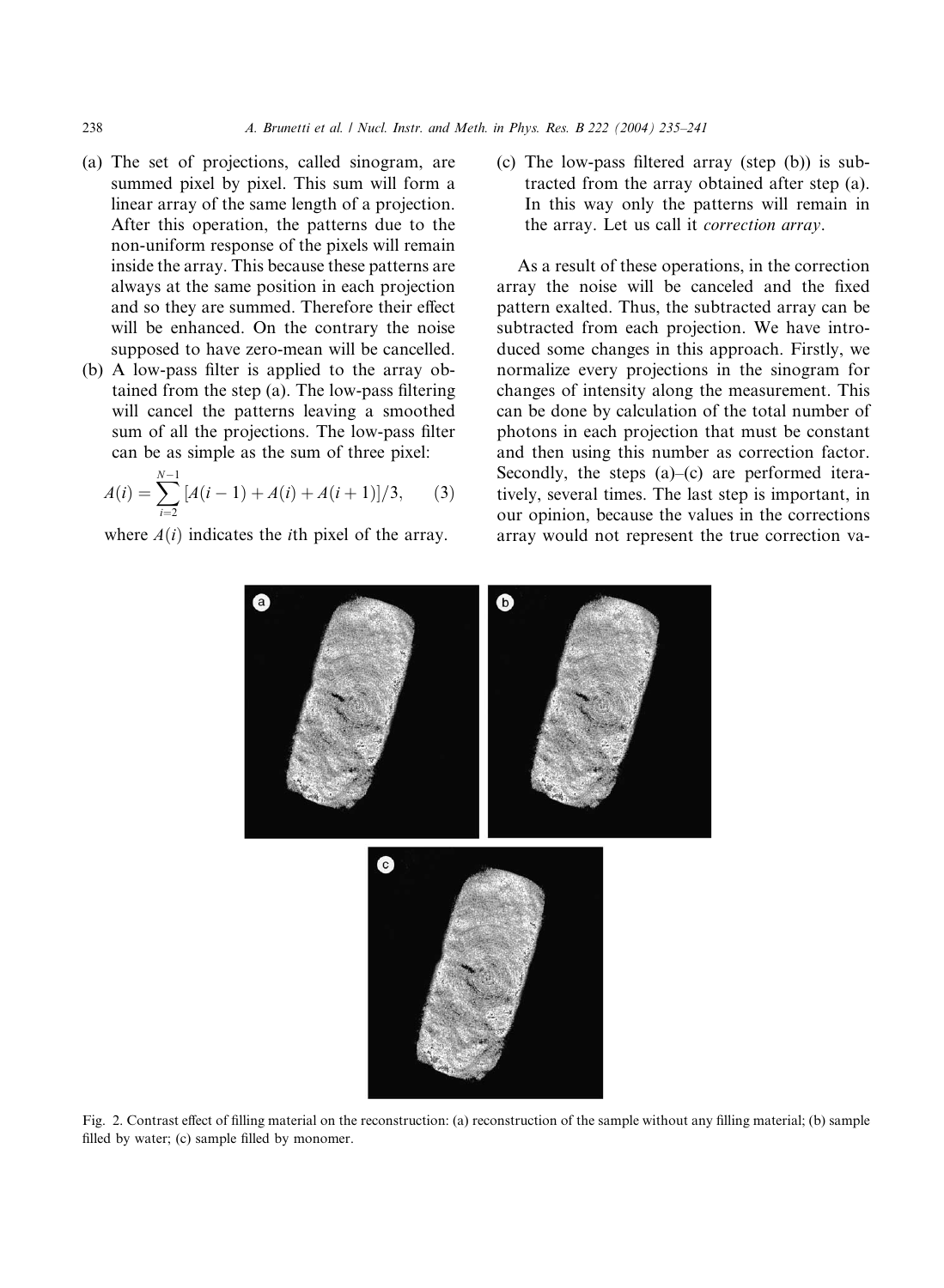lue to be subtracted from the projection, because the response of the pixel can depend on the number of photons. In our experience, the modification introduced will improve the quality of correction.

The stone for the polymerizations has been chosen on the basis of the following requirements:

- high porosity, with the aim to reproduce a material degraded by chemical and physical agents;
- easily supplied in the standardized forms.

For these reasons, we have used a calcareous sedimentary stone of biological origin, easily available in Liguria, Italy, called ''Pietra di Finale''. This is found in four different formations, differing in the percentage of the components, impurities and fragments; they also have different colors (from white to rose) and different physical characteristics. The dimensions of the used specimens are  $5 \times 5 \times 2$  cm.

# 3. Results

The tomographic system used in this work is composed by an image intensifier by Thomson, a CCD camera by COHU, an acquisition board DT 2851 by Data Translation, a rotation–translation system by Contek and an X-ray tube (80 kV max, 5 mA max) by Gilardoni S.p.A. The system is controlled by custom software written in Modula-2 language and acquires images (radiographs) of  $512 \times 512$  pixels. It is possible to add several images in order to improve the signal to noise (S/N) ratio. A set of options are available, such as selection of the part of the sample that must be reconstructed, correction procedure to be applied, false colors representation and so on.

In the reconstructions reported in this paper the samples were irradiated by a parallel X-ray beam at 50 kV peak with an aluminum filter 3 mm thick. The current was 5 mA.

A sum of 64 images for each radiograph (projection) was used. This procedure allows an improvement of the S/N ratio of eight times. Each measure is composed by a set of 180 projections taken at different angles from 0 to  $180^\circ$ , at fixed step of  $1^\circ$ .

Monomer (1,6-hexanediol diacrylate), iodine and methanol were purchased from Aldrich, 2,2'azobis(isobutyronitrile) (AIBN) was from Fluka. All chemicals were used as received.



Fig. 3. Effect of addition of a iodine solution to the monomer: (a) reconstruction of the sample without any filling material. The white line represents the position of the profile reported in (c); (b) sample filled by iodine solution and monomer. The white line represents the position of the profile reported in (d); (c) intensity profile of reconstruction in (a); (d) intensity profile of the reconstruction in (b).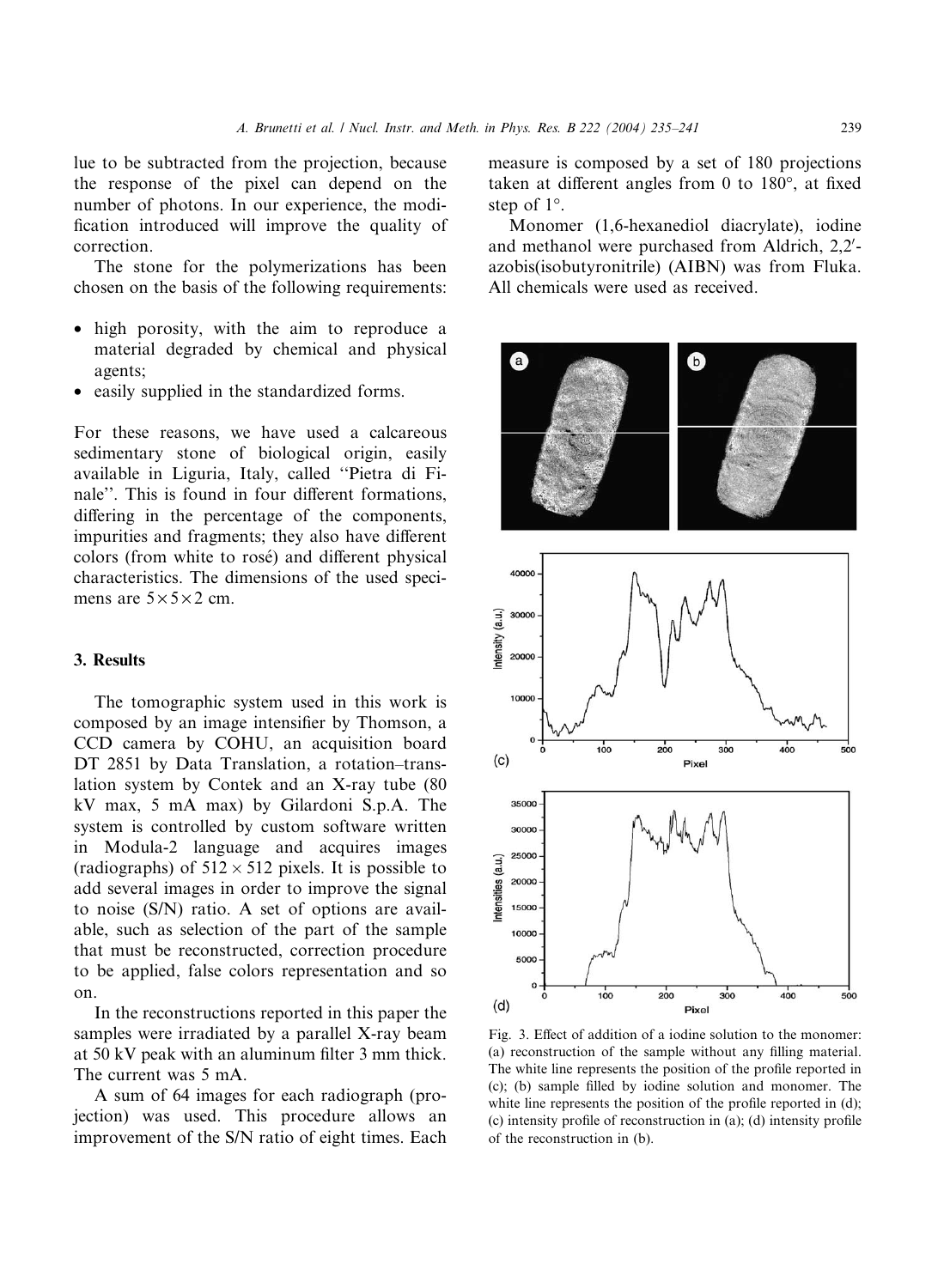

Fig. 4. Effect of frontal polymerization: (a) sample filled by monomer, i.e. before FP and (b) after the FP.

Regarding sample preparation,  $0.5$  g of  $I_2$  (when present) were dissolved in 20 ml of a solution constituted by monomer and AIBN (5 wt.%). The resulting homogeneous mixture was allowed to penetrate into the stone by capillarity. This last procedure was carried out for 4 h, at  $0^{\circ}$ C, in the absence of light. FP was started by placing one of the smallest stone faces onto a hot plate ( $T \approx 200$ ) -C). Immediately after the formation of a hot polymerization front started, the sample was removed from the hot plate in order to avoid the occurrence of spontaneous polymerization simultaneously to FP.

In Fig. 2 a tomographic reconstruction of a porous stone sample is reported. In Fig. 2(a), the reconstruction is that of the sample before any treatment. In Fig. 2(b), the sample is placed in a water bath, so any cavity is filled by water. The sample in which water has been replaced by the monomer/tracer solution is reported in Fig. 2(c). In all the reconstructions of Fig. 2 there are no differences in the internal structure. This means that the monomer behavior is similar to that of water and air at the energy used for the measurement.

In Fig. 3, another set of reconstruction are reported. Namely, the sample without monomer is shown in Fig. 3(a), while the sample soaked with the monomer-iodine mixture can be seen in Fig. 3(b). In this case, the filling effect of the monomer is evident and the sample is completely loaded. This holds for the other transversal regions of the sample not reported here.

Fig. 4 shows the sample after the occurrence of FP. As a consequence of polymerization some of the pores that were previously completely filled (Fig. 4(a), before FP) exhibit some vacancies (Fig. 4(b), after FP). This fact can be attributable to the shrinkage undergone by the filling material, the polymer being slightly denser than the monomer. However, the extent of such a phenomenon is evident only in the larger cavities which show partially unfilled zones.

# 4. Conclusions

In this paper a new procedure for checking the sorption extent of a monomer and the filling degree of the corresponding polymer (obtained by in situ FP) inside stones is reported. It is based on a tomographic measurement using a contrast agent (iodine dissolved into the monomer) which does not affect the capability of the monomer to be absorbed into the stone and to be frontally polymerized. In this way the distribution of monomer or polymer inside the sample is visualized.

The instrumentation built for this measure represents the first application to this kind of measure and it should be more versatile and cheaper than the NMR apparatus usually used.

The good results obtained in this work will be helpful for the next application of such a technique on manufactured objects, namely those having an historical–artistic interest. Moreover, in order to adapt the contrast capability to other materials we